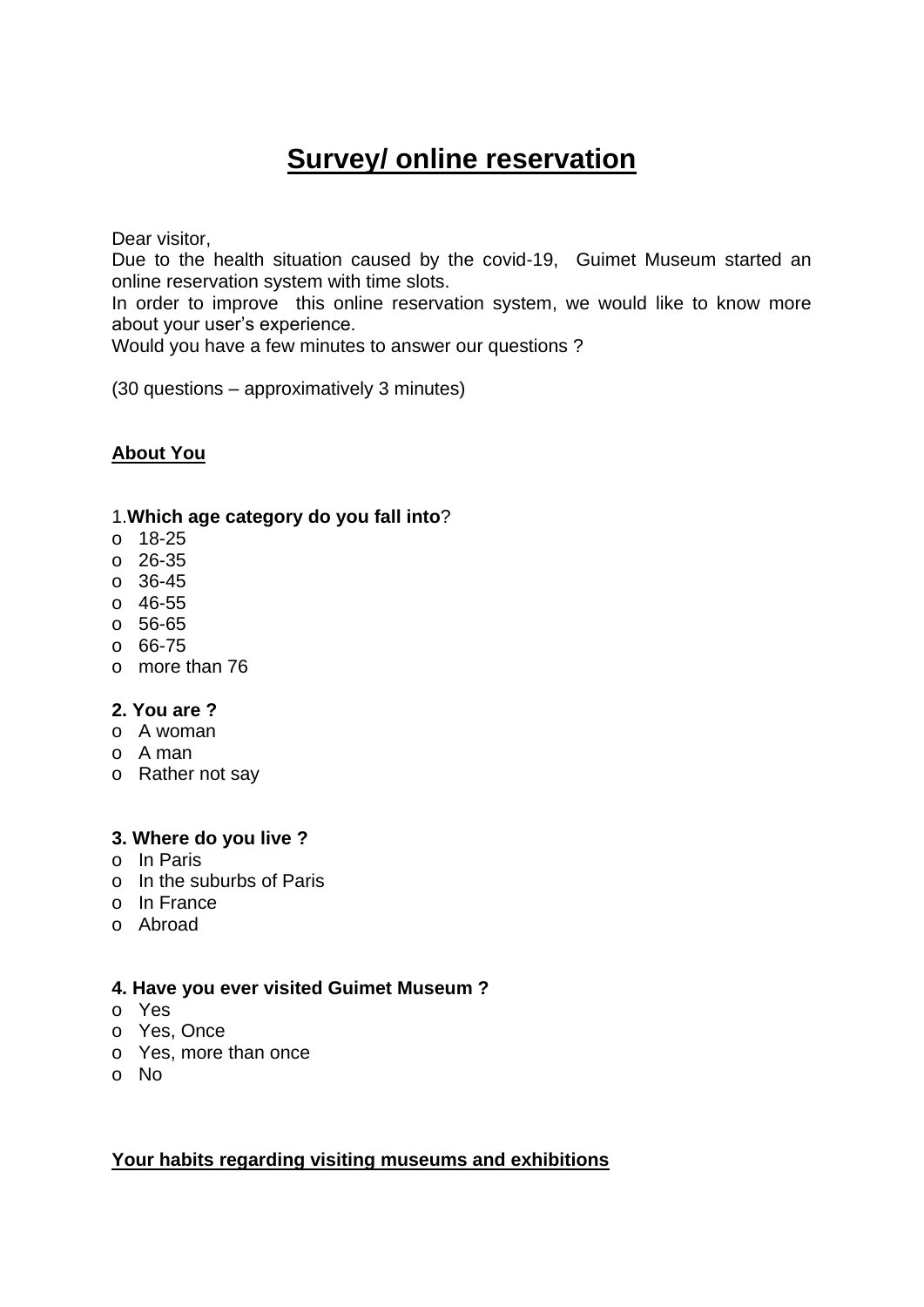# **5. How often do you visit museums or exhibitions (before covid) ?**

- o Rarely (once a year)
- o Regularly ( once or twice a semester)
- o Often (once a month)
- o Very often (more than once a month)

## **6. Before March 2020 lockdown, what were your habits regarding of buying tickets for museums ? (several answers possible)**

- o Buying at the Ticket Office of the museum
- o Buying from tickets platform (Fnac, Leclerc, etc..), in a shop
- o Buying from tickets platform (Fnac, Leclerc, etc..), online
- o Employee representative committee
- o Online reservation via the museum website
- o Other (please precise:………….)

## **7. Do you buy items or services online ?**

- o Never
- o Sometimes (once a year)
- o Often (once a month)
- o Very often (more than once a month)

#### **8. How comfortable would you say you are at using online services ?**

- o You never use internet and don't understand how it works
- o You can use it but it requires time and concentration
- o You know how to use it
- o You are an expert

## **Your personal experience booking online with billetterie.guimet.fr**

#### **9. Did you choose to come to Guimet Museum to visit:**

- o the permanent collections
- o A temporary exhibition
- o Both

#### **10. Did you book a time slot for ..?**

- o 1 person
- o 2 persons
- o 3 to 5 persons
- o More than 6 persons

#### **11. When did you decided to come ?**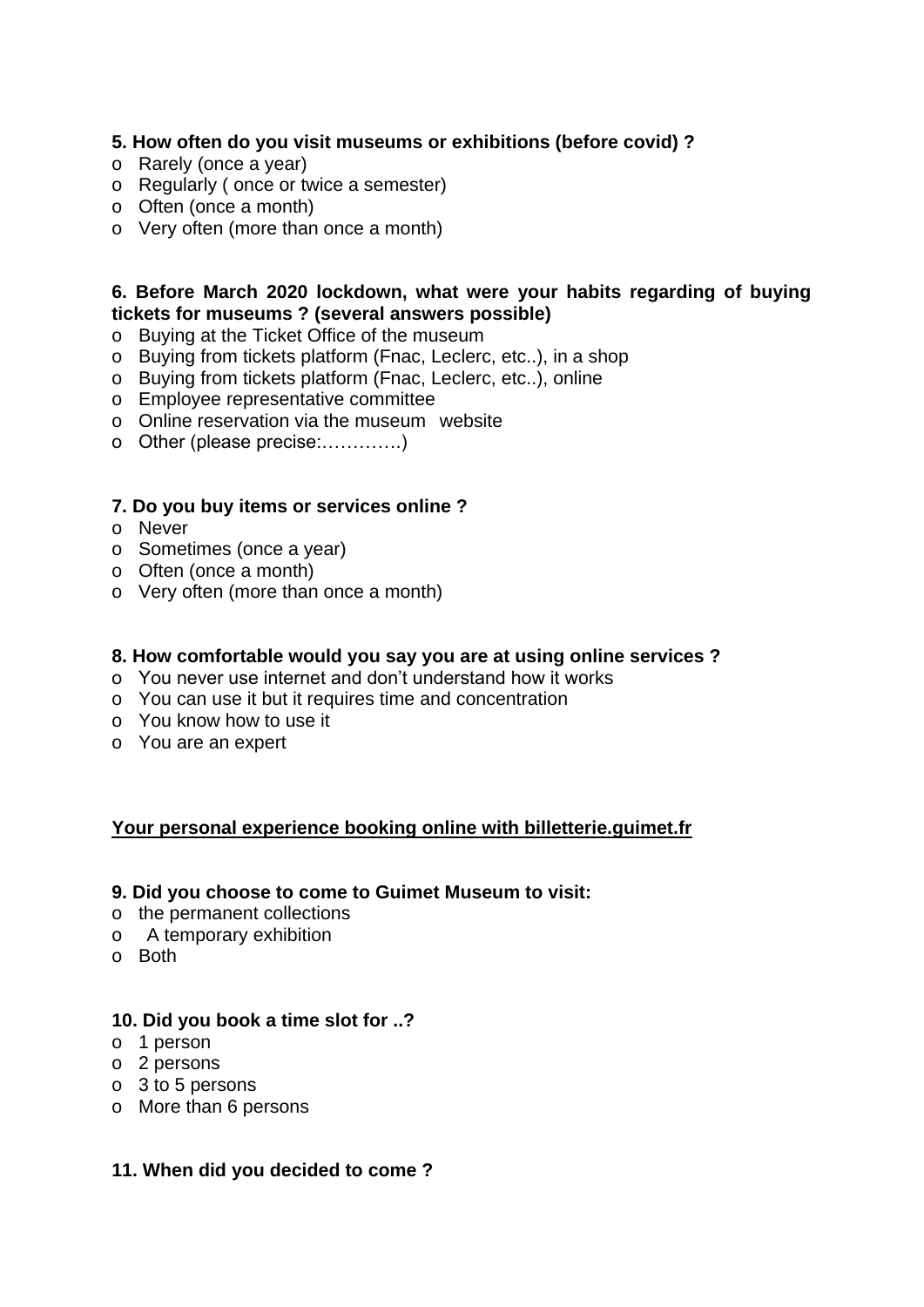- o More than a month ago
- o Around a month ago
- o Around a week ago
- o Two days ago
- o Last minute

## **12. Before you book tickets online, what information do you usually look for in the first place ?**

- o Instructions to book online
- o Opening hours
- o The day's schedule
- o Prices
- o Free and discounted admission conditions
- o Payment options
- o Terms and conditions
- o Other:……………….

## **13. Did you find informations about booking.. ?**

- o Easily
- o With difficulty

### **14. Did you find informations about pricing and General Conditions and terms of sales… ?**

- o Easily
- o With difficulty

## **15. Did you use the « Instructions to book » Guide ?**

- o Yes
- o No

#### **16. Do you usually read the Sales Terms and Conditions ?**

- o Yes
- o No

#### **17. Did you understand the first step to book (meaning signing up) ?**

- o Yes
- o No

# **18. Did you easily choose the time you wanted ?**

- o Yes
- o No

# **19. Were you able to pay easily ?**

- o Yes
- o No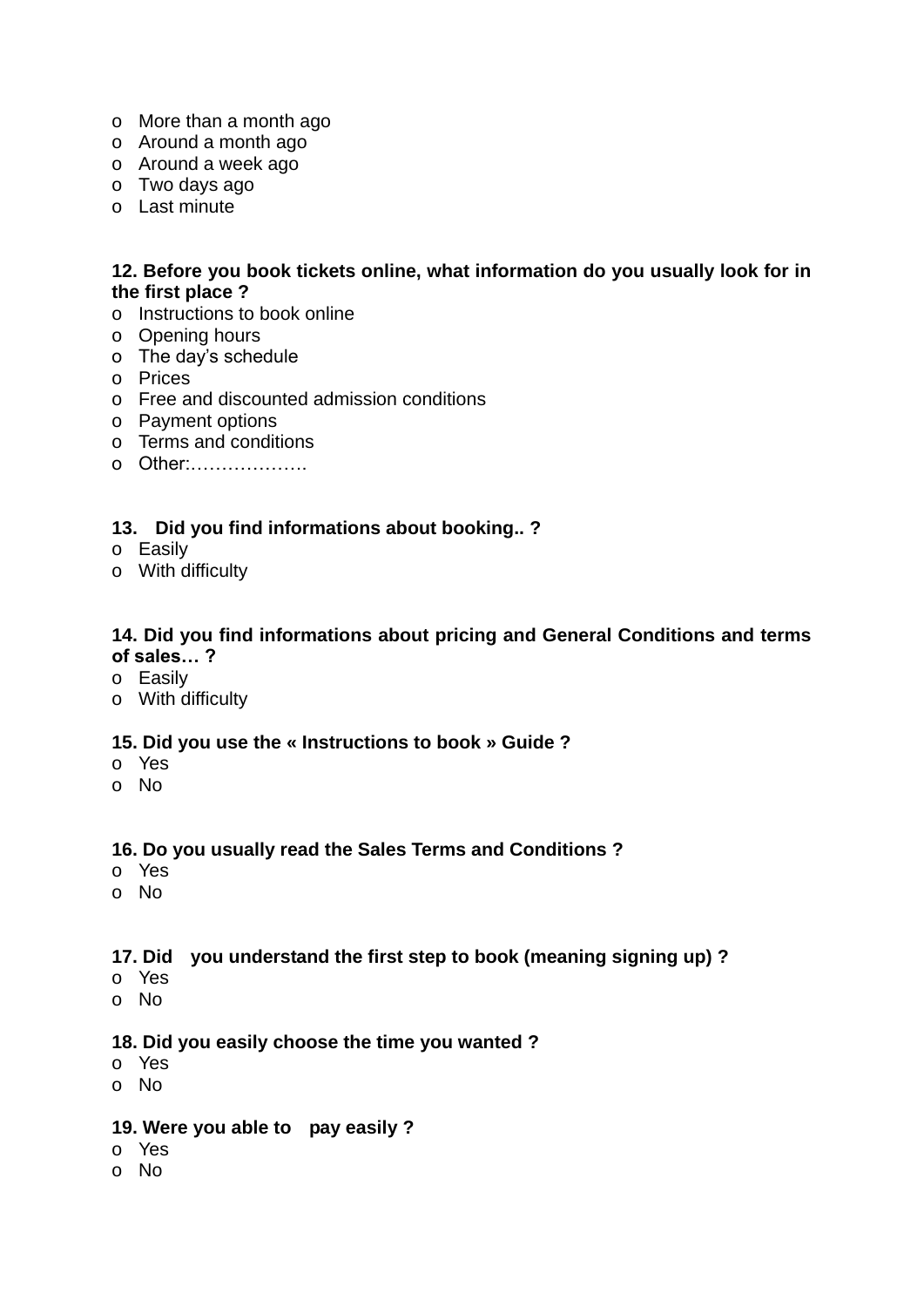# **20. Do you think that our museum's payment system is …?**

- o Very Reliable
- o Reliable
- o Unreliable

# **21. How long did you wait to receive the email confirmation?**

- o I received it immediately
- o Less than 10 minutes
- o Between 10 minutes and 1 hour
- o I Never received it

# **22. How long did you wait to receive the tickets by email?**

- o I received it immediately
- o Less than 10 minutes
- o Between 10 minutes and 1 hour
- o I Never received it

# **23. Was the email reservation blocked by an anti-spam system?**

- o Yes
- o No

# **24. Did you purchase your tickets directly from Guimet.fr?**

- o Yes
- o No

## **25. Usually you prefer to:**

- o Download your tickets
- o Print your tickets

# **26. If you bought your tickets online with your cell phone, what did you think about the interface ?**

o Convenient

•

o Inconvenient

# **27. How would you evaluate the online shopping page?**

Readability:

- o Very satisfied
- o Satisfied
- o Dissatisfied
- o No opinion